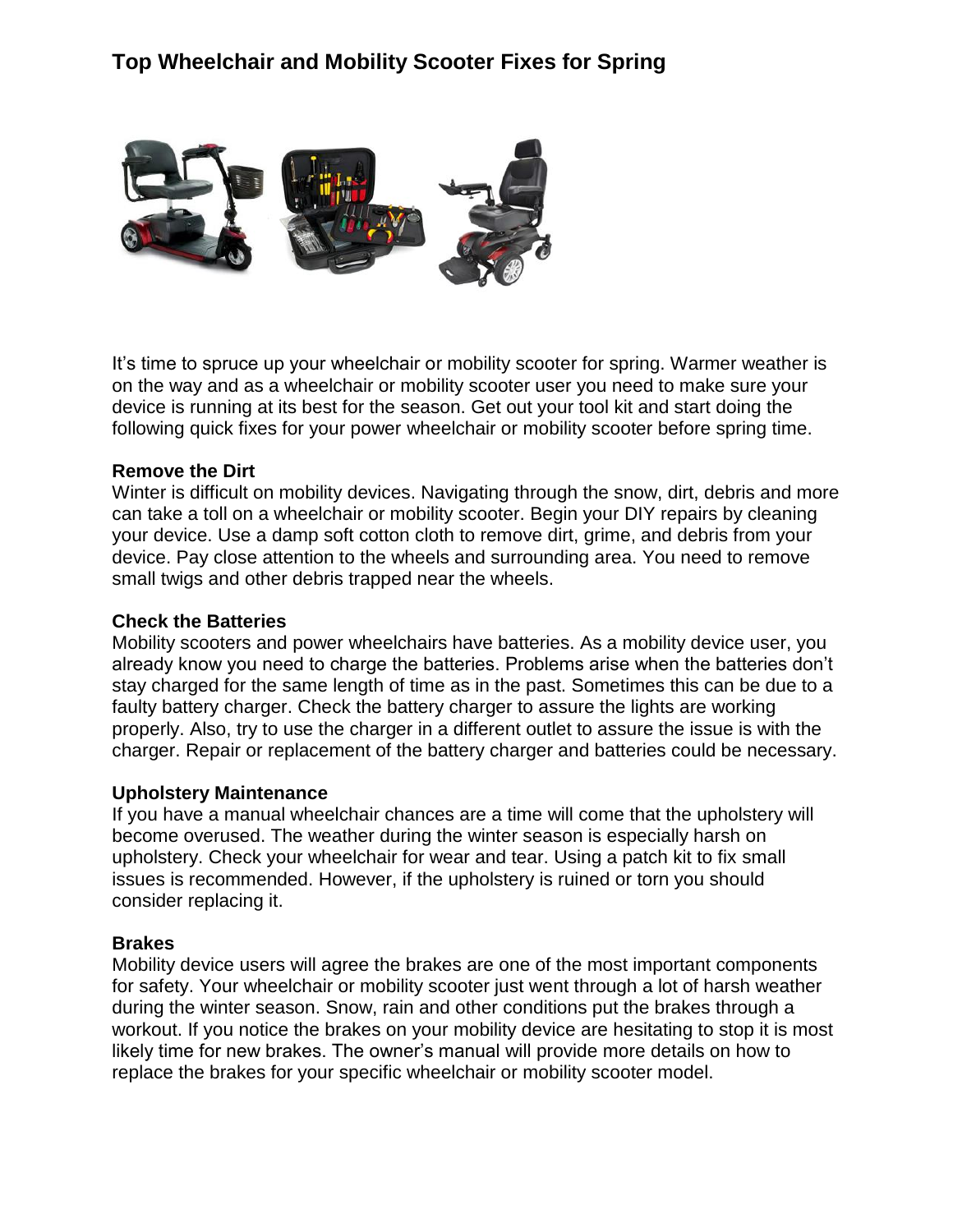# **Joystick**

If the controller or joystick on your wheelchair or mobility scooter does not work correctly you will notice immediately. A common issue includes hesitation to obey the joystick command. This is a serious issue that needs to be addressed quickly.

# **Tires**

As you know, harsh winter weather and obstacles hidden under the surfaces outdoors can cause wear and damage to the tires of your mobility device. Inspect the tires closely for punctures, damage and excessive wear. If you find any issues you should replace the damaged tires immediately.

# **Armrests**

Many mobility device users often find the armrests have been worn or damaged during winter. Once the spring season arrives it reveals torn, damaged and overused armrests. This damage usually goes unnoticed since the skin of users wearing bulky sweaters and coats during winter don't come into direct contact with the armrests. However, once the weather becomes warmer wearing short sleeve clothing causes their skin to touch the damaged or worn armrest directly. Replacing the armrest will also provide comfort and stability during transfer for the user.

# **Loose Parts**

Wheelchairs and mobility scooters are exposed to a variety of surfaces and environments. If you spent winter navigating through uneven surfaces, chances are some parts might have become loose. Carefully inspect the mobility device for loose parts. Tighten any loose bolts or parts immediately.

# **Leg Rests**

This spring repair suggestion is specifically for wheelchair users. Leg rests often take plenty of abuse throughout the day. They support the legs but also bump into doorways and other obstacles day and night. Constant wear and tear can cause leg rests to become damaged and not fit properly on the wheelchair. This may cause discomfort to the user. If the leg rests on your wheelchair have seen better days, it is essential to replace them immediately.

# **Motors**

Power wheelchair and mobility scooter users generally drive their device through harsh conditions during winter. Sometimes water can reach the motor and cause technical issues. If your power wheelchair or mobility scooter seems sluggish or hesitates to function properly you should have a professional inspect the motor.

# **DIY Challenges**

Some mobility device users are familiar with the wheelchair or scooter model and feel comfortable doing small repairs. Always read the owner's manual for the specific model of your mobility device to assure you are completing the repair properly. The owner's manual will also guide you towards ordering the correct parts for the model. If you are not familiar with repairs or parts for your specific mobility device model it is best to leave it to the professionals. Attempting to repair or replace parts can lead to further damage and expenses if you don't do it properly. Contacting a professional is recommended for safety reasons. Whether you are familiar with DIY fixes for your